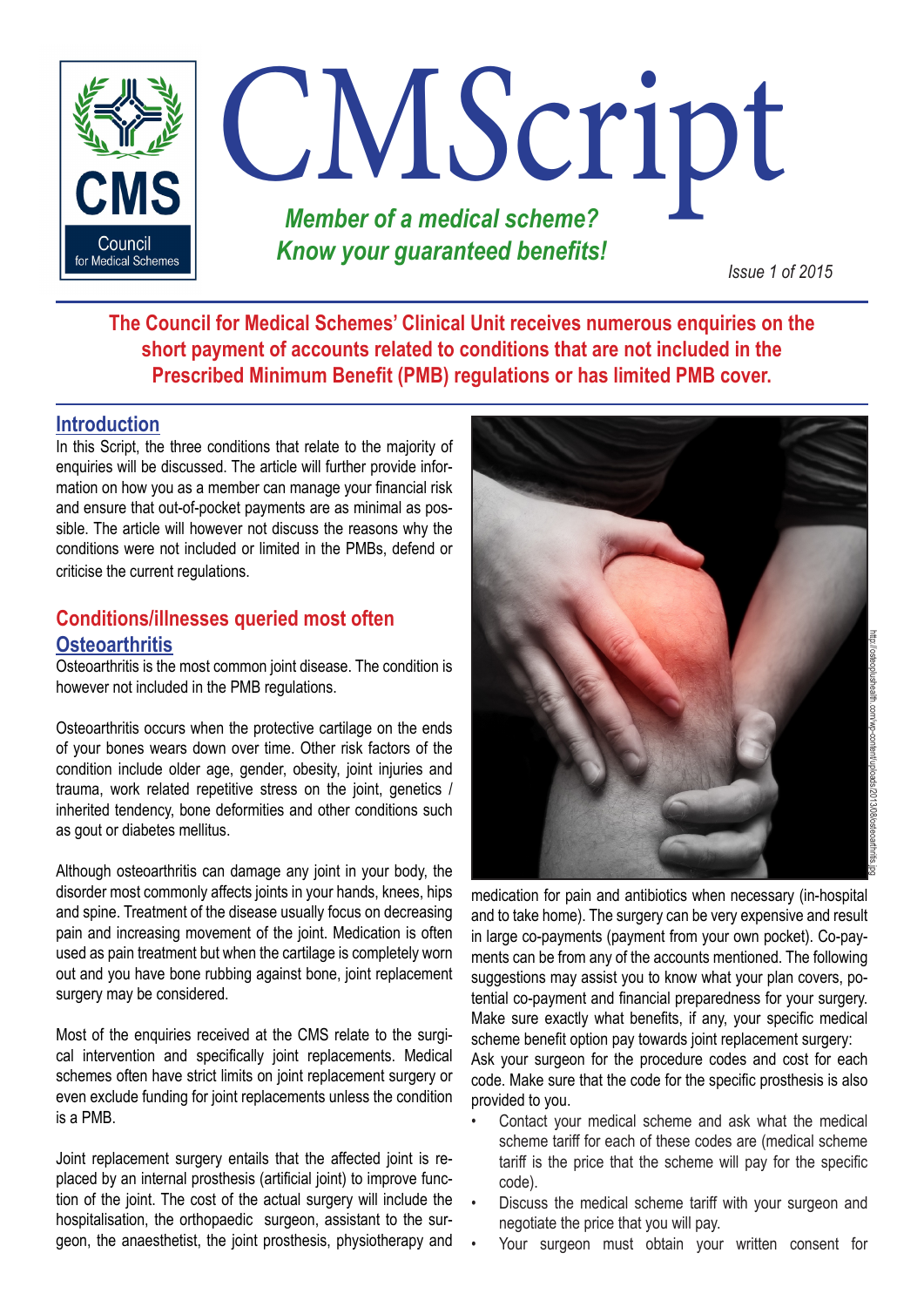each of the charges before you have the surgery.

• Try to use a scheme designated provider. The scheme may appoint a surgeon, hospital and anaesthetists as designated service providers. These providers usually have agreements with the schemes for non-PMB's as well.

Ask your scheme to provide you with a designated service provider for the prosthesis if possible.

Determine if there is a shortfall and make plans how this will be funded.

As most of the joint replacement surgeries are not an emergency, try to obtain codes from other providers. Your GP or scheme may recommend other surgeons.

The above mentioned information will assist you in calculating how much you will need to pay out of your own pocket.

## **Hernias**

Hernias are caused by a combination of pressure and an opening or weakness of the muscle or fascia (sheet of connective tissue covering or binding together body structures). The pressure pushes an organ or tissue through the opening or weak spot. Sometimes the muscle weakness is present at birth; more often, it occurs later in life.

The most common types of hernias are inguinal (inner groin), incisional (resulting from a cut/incision/operation), femoral (outer groin), umbilical (belly button), and hiatus (upper stomach).

Anything that causes an increase in pressure in the abdomen can cause a hernia, including:

- Lifting heavy objects without stabilising the abdominal muscles
- Diarrhea or constipation
- Persistent coughing or sneezing
- In addition, obesity, poor nutrition, and smoking can all weaken muscles and make hernias more likely.

If left untreated, a hernia may grow larger and become more painful. A portion of your intestine could become trapped, or "incarcerated," in the abdominal wall. This can obstruct your bowel, causing severe pain, nausea, and constipation. If the trapped section of intestine cannot receive enough blood flow, "strangulation" occurs. This can cause the intestinal tissue to become infected or die (gangrene) and is a life threatening medical emergency.

The treatment of a hernia is determined by the size and the severity of the symptoms that you experience. Small hernias can be treated with dietary changes and medication but larger hernias may need surgical repair.

Hernias are included in the PMB regulations only when:

- You are younger than 18 years
- It is complicated with obstruction and/or gangrene
- Hernia surgery entails that the hole in the abdominal wall is closed. The most common treatment is to patch the hole with surgical mesh. The cost of the actual surgery will in-

clude the hospitalisation, general surgeon and his assistant, the anaesthetist and the surgical mesh (an internal prosthesis). The surgery can be very expensive and result in large co-payments (payment from your own pocket).

If your condition does not qualify as a PMB the following suggestions may assist you to know what your co-payments will be and help to keep these at a minimum:

- Ask your surgeon for the procedure codes and cost for each code. Make sure that the code for the specific prosthesis is also provided to you.
- Contact your medical scheme and ask what the medical scheme tariff for each of these codes are (medical scheme tariff is the price that the scheme will pay for the specific code).
- Discuss the medical scheme tariff with your surgeon and negotiate the price that you will pay.
- Your surgeon must obtain your written consent for each of the charges before you have the surgery.
- Try to use a scheme designated provider. The scheme may appoint a surgeon, hospital and anaesthetists as designated service providers. These providers usually have agreements with the schemes for non-PMB's as well.
- Ask your scheme to provide you with a designated service provider for the prosthesis if possible.
- Determine if there is a shortfall and make plans how this will be funded.

The above mentioned information will assist you in calculating how much you will need to pay out of your own pocket.

If your hernia however qualifies for PMB cover the medical scheme should fund the surgery as such. However the Medical Schemes Act allow for certain limits. The medical scheme may:

- Require you to use a designated service provider. If you voluntarily use a non-designated service the medical scheme may implement a co-payment as specified in the scheme rules.
- Fund the mesh (internal prosthesis) in full provided that it is the same type of mesh that would have been used in the public/state sector.
- Fund the mesh from your annual internal prosthesis limit first. If the annual limit is not sufficient the remainder of the cost should be funded from the risk pool.

As the above may cause co-payments it is suggested that you:

- Contact your medical scheme and ask who the designated service provider is.
- Ask your surgeon for the codes that will be charged. This will include the procedure codes and the mesh (internal prosthesis) that will be used.
- Contact your medical scheme and ask whether the specific type of mesh will be funded in full. If not make sure that you know what part of the cost will be for your own pocket.
- Ask your scheme to provide you with a designated service provider for the prosthesis.
- Determine if there is a shortfall and make plans how this will be funded.

**2**